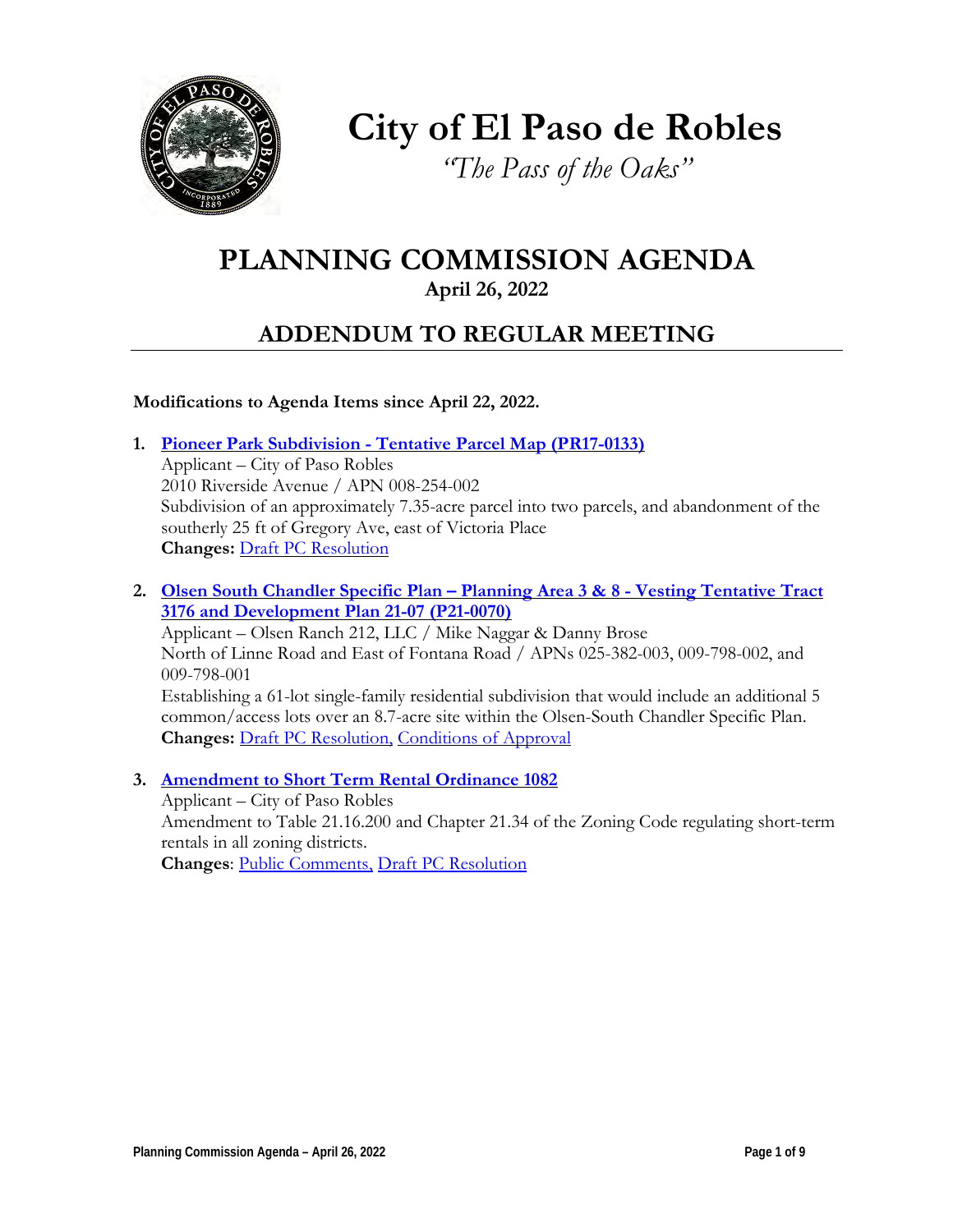

**City of El Paso de Robles**

*"The Pass of the Oaks"*

# **PLANNING COMMISSION AGENDA**

**MEETING LOCATION:** PASO ROBLES CITY HALL/LIBRARY CONFERENCE CENTER 1000 SPRING STREET, PASO ROBLES, CALIFORNIA 93446

> **April 26, 2022 6:30 P.M.**

The City has returned to hybrid public meetings pursuant to AB 361, which allows for a deviation from the teleconference rules required by the Ralph M. Brown Act. Residents now have the option to attend the meeting in person or to participate remotely.

If maximum occupancy is met in Council Chambers, additional attendees will be asked to participate in the meeting via the remote options listed below.

To participate remotely, residents can livestream the meeting at [www.prcity.com/youtube,](http://www.prcity.com/youtube) and call (805) 865-7276 to provide public comment via phone. The phone line will open just prior to the start of the meeting and remain open throughout the meeting to ensure the opportunity for the public to comment on each item heard by the Commission.

Written public comments can be submitted via email to [planning@prcity.com.](mailto:planning@prcity.com) Those received prior to 12:00 noon on the day of the meeting to be posted to the City's website as an addendum to the agenda. If submitting written comments in advance of the meeting, please note the agenda item by number or name.

Planning Commission meetings will be live streamed during the meeting and available to play later on YouTube by accessing the following link: [www.prcity.com/youtube.](http://www.prcity.com/youtube)

### **PLANNING COMMISSION**

Mark Koegler Chairperson

Robert Covarrubias and the covar and the covar and the covar and the covar and the covar and the covar and the covar and the covar and the covar and the covar and the covariance of the covariance of the covariance of the c Commissioner Commissioner

Sheree Davis Joel Neel Commissioner Commissioner

Ty Christensen Field Gibson Commissioner Chairperson Pro-Tem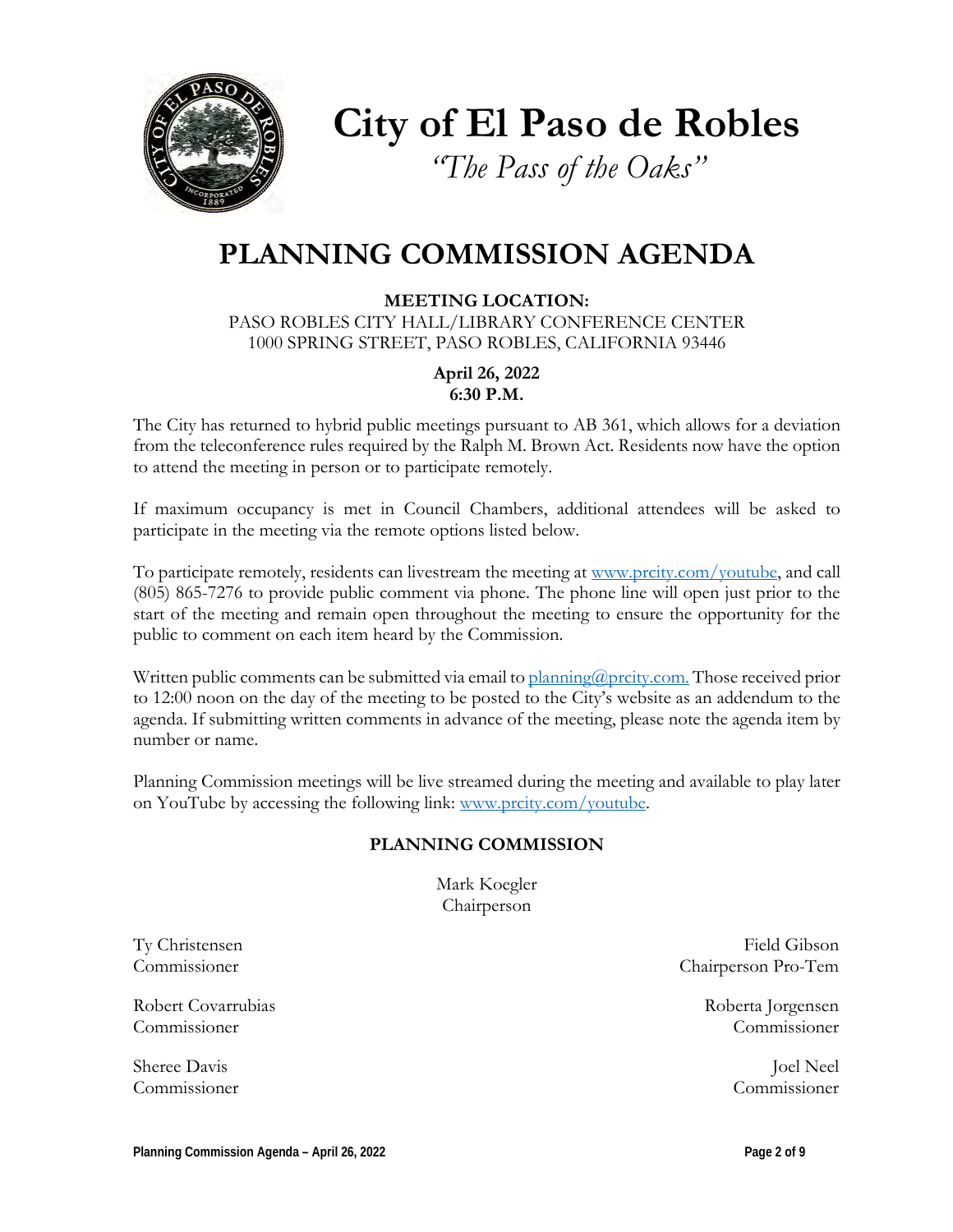### **CITY STAFF**

Warren Frace Darren Nash Community Development Director City Planner

Darcy Delgado David Athey, P.E. Associate Planner City Engineer

Katie Banister Lori Wilson Assistant Planner Assistant Planner

### **LEGAL COUNSEL**

Elizabeth Hull Isaac Rosen Interim City Attorney Interim Deputy City Attorney

- **Call to Order** A.
- **Pledge of Allegiance B.**
- **Roll Call**  C.
- **Staff Introductions D.**
- **General Public Comments Regarding Matters not on the Agenda** E.
- **Agenda Items Proposed to be Tabled or Re-Scheduled**  F.

All items on the Planning Commission Agenda are scheduled for action unless explicitly otherwise stated. Planning Commission action on General Plan Amendments, Rezones, Street and Public Easement Abandonments, Street Name Changes, Code Amendments, and any legislative action is a recommendation to the City Council; the City Council will hold a separate public hearing prior to taking final action. All other Planning Commission action is final unless an appeal application, including the required fee, is filed with the Community Development Department within 15 calendar days of the date of the action. Any member of the public or the City Council may file an appeal. Please see last page of agenda for how to file an appeal.

#### **PUBLIC HEARINGS**  G.

### **1. Pioneer Park [Subdivision - Tentative](https://www.prcity.com/DocumentCenter/View/33725/April-26-2022-Planning-Commission-Item-1-PDF) Parcel Map (PR17-0133)** Applicant – City of Paso Robles 2010 Riverside Avenue / APN 008-254-002 Subdivision of an approximately 7.35-acre parcel into two parcels, and abandonment of the southerly 25 ft of Gregory Ave, east of Victoria Place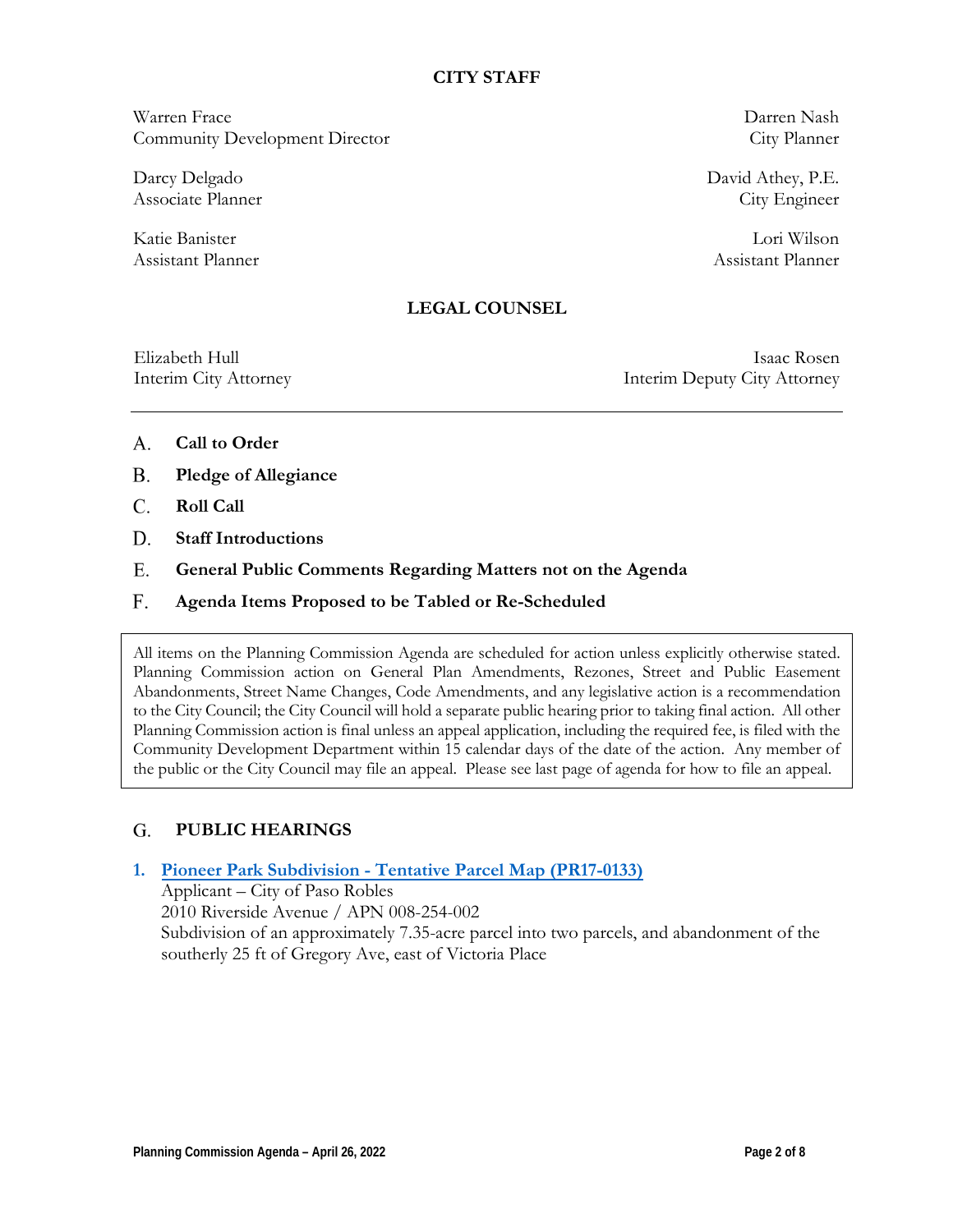# **Options:**

- 1. Approve draft Resolution A; approving Tentative Parcel Map 17-0133, subject to conditions of approval.
- 2. Approve draft Resolution A with modifications.
- 3. Continue the item by referring it back to staff for additional analysis.
- 4. Reject the item by making a finding that the only practical use which can be made of the property proposed to be subdivided, is a use prohibited by ordinance, statute, law, or other valid regulation, or that the property is deemed unhealthful or unfit for human habitation or occupancy by the health department.
- **2. Olsen South Chandler [Specific Plan Planning Area 3 & 8 Vesting Tentative](https://www.prcity.com/DocumentCenter/View/33726/April-26-2022-Planning-Commission-Item-2-PDF) Tract 3176 and Development Plan 21-07 (P21-0070)**

Applicant – Olsen Ranch 212, LLC / Mike Naggar & Danny Brose

North of Linne Road and East of Fontana Road / APNs 025-382-003, 009-798-002, and 9-798-001

Establishing a 61-lot single-family residential subdivision that would include an additional 5 common/access lots over an 8.7-acre site within the Olsen-South Chandler Specific Plan.

# **Options:**

- 1. Approve Draft Resolution A, approving Vesting Tentative Tract Map 3176 and PD 21-07, subject to site specific conditions of approval.
- 2. Approve Draft Resolution A, approving Vesting Tentative Tract Map 3176 and PD 21-07 with modifications.
- 3. Refer the project back to staff for additional analysis.
- 4. Deny Vesting Tentative Tract Map 3176 and PD 21-07 based on findings that Vesting Tentative Tract Map 3176 and PD 21-07 are inconsistent with Olsen South Chandler Specific Plan (findings must be specified in the Planning Commission motion).

# **3. Amendment to Short [Term Rental](https://www.prcity.com/DocumentCenter/View/33727/April-26-2022-Planning-Commission-Item-3-PDF) Ordinance 1082**

Applicant – City of Paso Robles

Amendment to Table 21.16.200 and Chapter 21.34 of the Zoning Code regulating short-term rentals in all zoning districts.

# **Options:**

- 1. Approve Draft Resolution A, recommending the City Council adopt amendments to Table 21.16.200 and Chapter 21.34 of the Zoning Ordinance.
- 2. Approve an amended version of Draft Resolution A.
- 3. Refer the zoning amendment back to staff with specific requests for additional information or changes to the zoning amendment.

#### **DISCUSSION ITEMS**  H.

#### **CONSENT CALENDAR** I.

**4. [Development](https://www.prcity.com/DocumentCenter/View/33728/April-26-2022-Planning-Commission-Item-4-PDF) Review Committee Minutes (for Approval)** March 21, 2022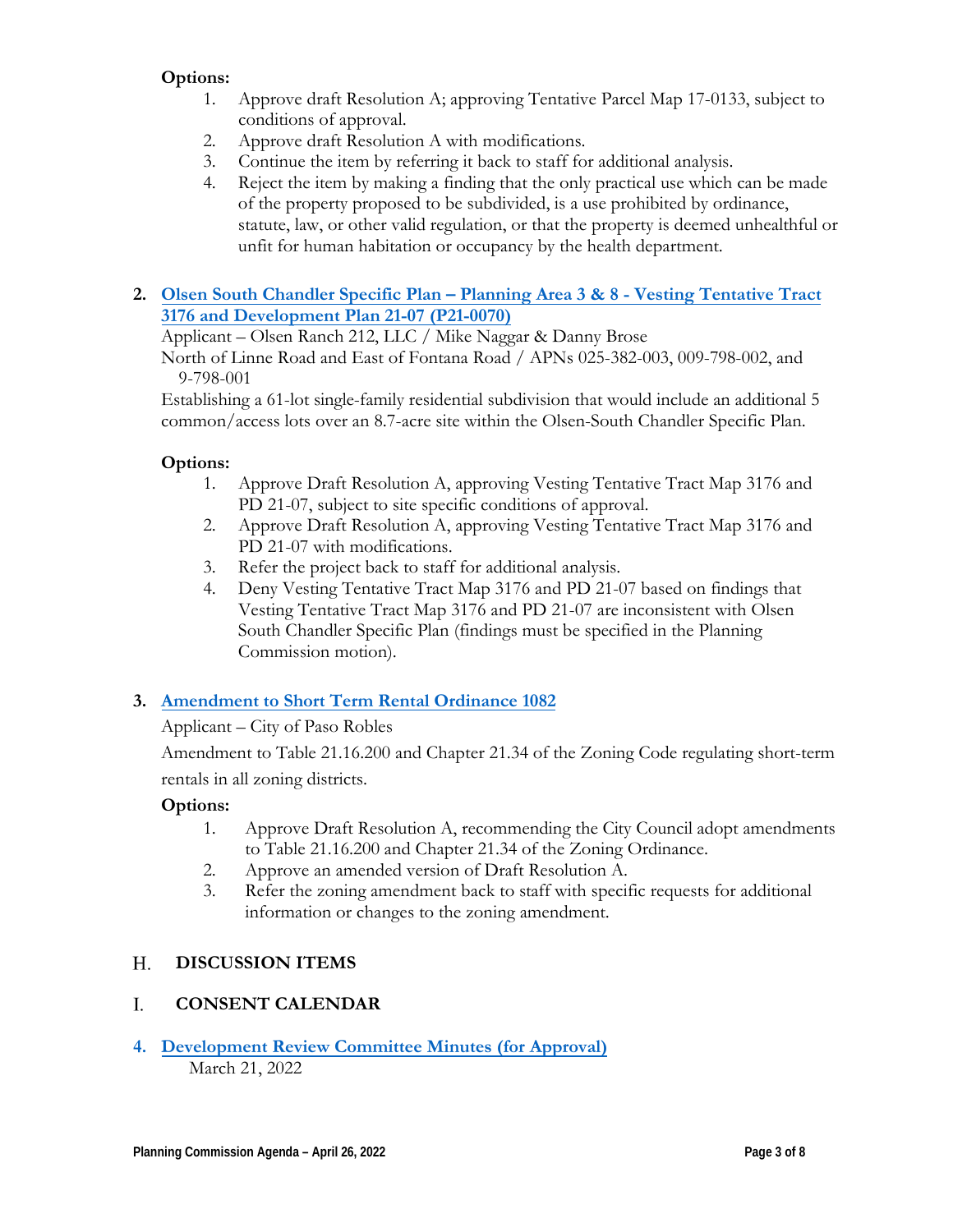**5. [Planning Commission](https://www.prcity.com/DocumentCenter/View/33729/April-26-2022-Planning-Commission-Item-5-PDF) Minutes (for approval):** March 8, 2022 (to be amended) April 12, 2022

## **OTHER REPORTS**

- **Paso Robles Street [Streetscape Ad](https://www.prcity.com/DocumentCenter/View/33730/April-26-2022-Planning-Commission-Item-6-PDF) Hoc Committee Report** 6.
- **[Housing Constraints](https://www.prcity.com/DocumentCenter/View/33731/April-26-2022-Planning-Commission-Item-7-PDF) and Opportunities Committee (HCOC) / Zoning Code Update** 7. **Report**
- **[Development](https://www.prcity.com/DocumentCenter/View/33732/April-26-2022-Planning-Commission-Item-8-PDF) Review Committee Rotation Schedule**  8.

| Month     | Commissioners |             |                                      |
|-----------|---------------|-------------|--------------------------------------|
| April     | Koegler       | <b>Neel</b> | Christensen<br>$4/11 - \text{Davis}$ |
| May       | Gibson        | Jorgensen   | Christensen                          |
| June      | Koegler       | Jorgensen   | Davis                                |
| July      | Covarrubias   | <b>Neel</b> | Davis                                |
| August    | Covarrubias   | <b>Neel</b> | Gibson                               |
| September | Jorgensen     | Christensen | Gibson                               |
| October   | Covarrubias   | Christensen | Davis                                |
| November  | Jorgensen     | Koegler     | Davis                                |
| December  | Jorgensen     | Koegler     | Davis                                |

#### **PLANNING COMMISSIONERS' COMMENTS** J.

#### **STAFF COMMENTS** K.

#### **ADJOURNMENT** L.

Any writing or document pertaining to an open session item on this agenda which is distributed to a majority of the Planning Commission after the posting of this agenda will be available for public inspection at the time the subject writing or document is distributed. The writing or document will be available for public review in the Community Development Department, 1000 Spring Street, Paso Robles, CA, during normal business hours, and may be posted on the City's web site at http://www.prcity.com/agendacenter/Planning-Commission-5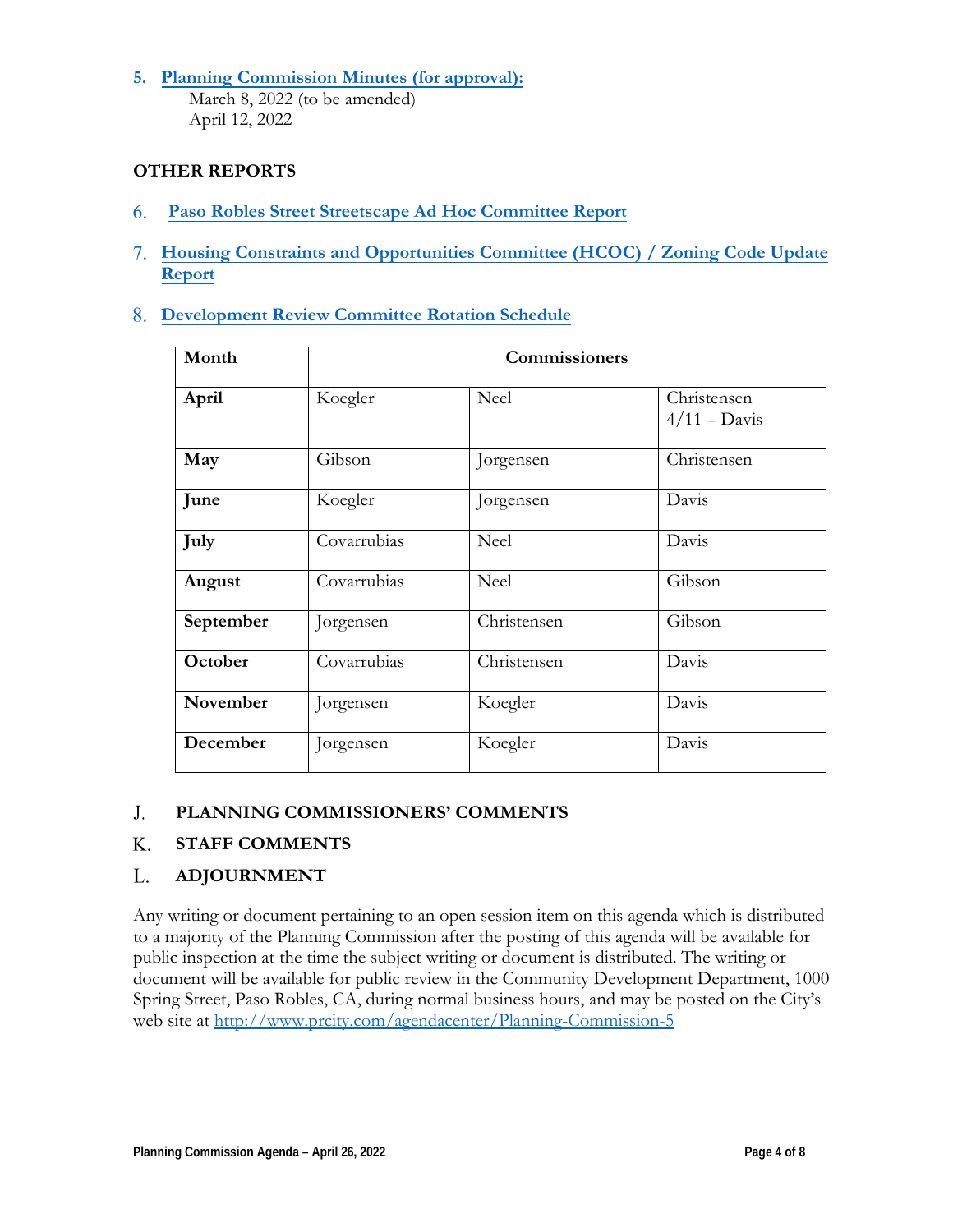All persons desiring to speak on an agenda item are asked to fill out *Speaker Information Cards* and place them at the Staff Table prior to public discussion of that item. Each individual speaker will be limited to a presentation total of three  $(3)$  minutes per item.

**AMERICANS WITH DISABILITIES ACT** Any individual, who because of a disability needs special assistance to attend or participate in this meeting, may request assistance by contacting the City Clerk's Office (805) 237-3960. Whenever possible, requests should be made four (4) working days in advance of the meeting.

# **PLANNING COMMISSION GUIDELINES FOR PUBLIC HEARINGS**

- 1. Staff presents overview of staff report.
- 2. Commissioners ask any questions they may have for staff on the report.
- 3. Commissioner's report any "ex parte" conversations they have had prior to the hearing with the applicants or members of the public regarding the proposed project.
- 4. Public Hearing/Comment Period Opened.
- 5. Project applicant, including applicant team members, presents their project.
- 6. Commissioners ask any questions they may have for applicant on the project.
- 7. Members of the public may speak on the proposed project.
- 8. Commissioners ask any questions they may have of speakers regarding their comments on the project.
- 9. Applicant may clarify proposal or rebut statements made by the public.
- 10. Members of the public may add any new comments, but not repeat earlier comments on the proposed project in response to applicant's clarification/rebuttal.
- 11. Public Hearing/Comment Period is closed.
- 12. The Chair will address questions posed by the public and look to staff to provide responses, which will be directed to the Chair. If commissioners have additional questions of the applicant at this point, such questions should be directed through the Chair.
- 13. Commissioners ask questions they may have for staff.
- 14. Commissioners discuss proposed project.
- 15. If commissioners believe additional information is needed, they may reopen the public hearing/comment and/or continue it to a future date.
- 16. Commissioners vote on proposed project.
- 17. If the Commission has the authority to approve a project, applicants and members of the public have 15 calendar days to file an appeal to the City Council. If the Commission only has authority to make a recommendation to the City Council on a project, the matter will be scheduled for a public hearing before the City Council at a future date.
- NOTE: The Chair reserves the right to reopen the public hearing if he/she believes the applicant and/or public may have additional information pertinent to the discussion.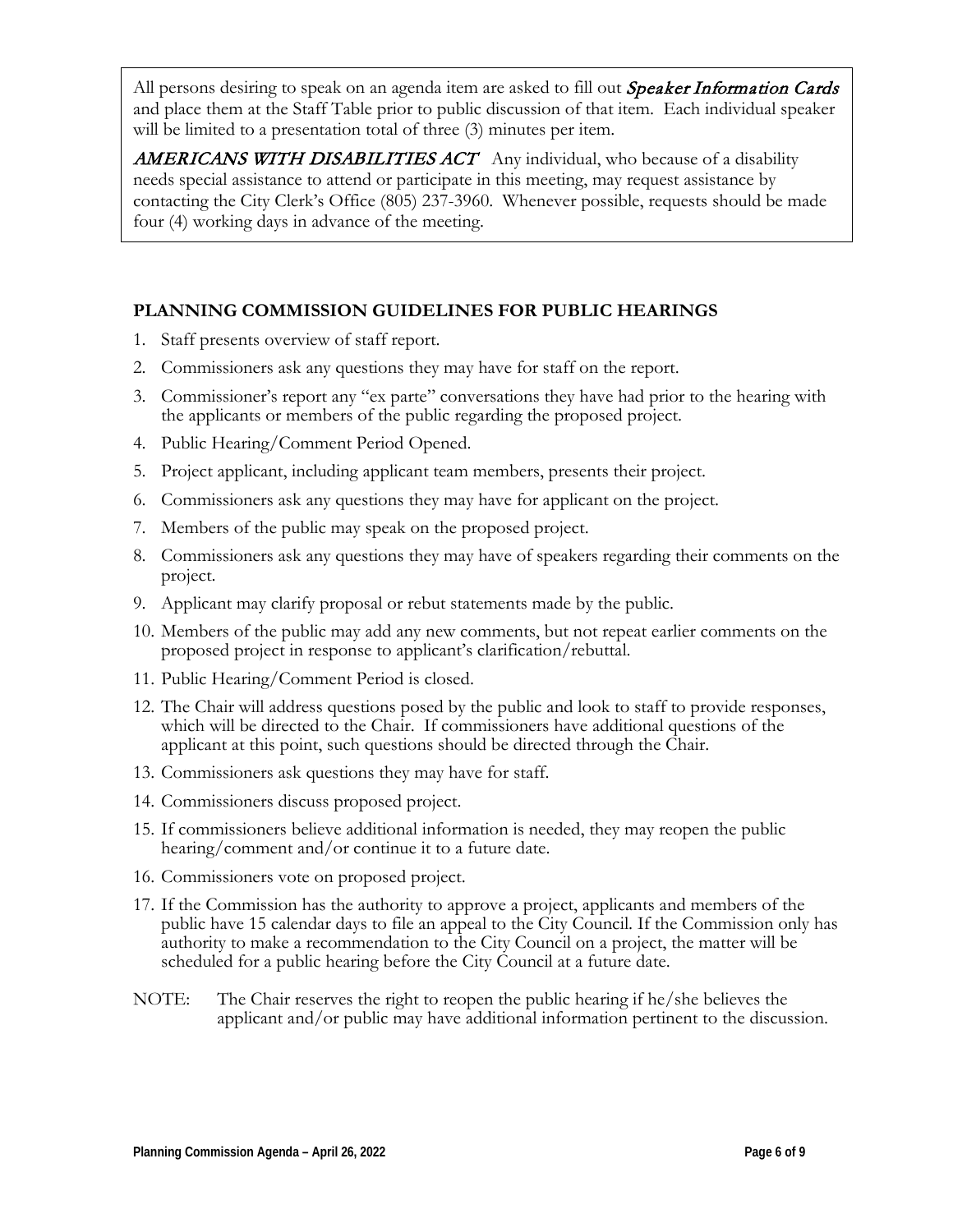### **GROUND RULES FOR PUBLIC HEARINGS AND COMMENTS**

- 1. Planning Commissioners desire to hear from all persons that wish to speak, regardless of their point of view on a proposed project.
- 2. All parties: commissioners, staff, applicants, and the public, are to be courteous and civil to each other during the meeting. Personal attacks and rude remarks will not be tolerated.
- 3. Conversations in the audience during public hearings, comment periods, and discussion are disruptive and are not welcome.
- 4. Cell phones and electronic devices are to be put in silent mode or turned off.
- 5. All testimony from applicants and the public is to be given, one person at a time, from the lectern. Meetings are recorded, and the microphone on the lectern is necessary for recordation of comments. No comments, other than from the lectern, will be made or accepted.
- 6. Applicants and members of the public are to address their questions and comments to the Chair of the Planning Commission and not to staff or other members of the audience.
- 7. Members of the public wishing to speak need to state their name and address before making comments. They are encouraged to fill out a speaker card so that their names may be accurately recorded in the minutes of the meeting.
- 8. Where it appears that several people may want to comment on a project, the Chair of the Planning Commission may set a time limit, such as 3 minutes, for each public comment.
- 9. Where it appears that several people may want to comment on a project, members of the public may be asked not to repeat comments provided by others. They may, however, state that they agree with certain prior comments.
- 10. Members of the public are not to ask other members of the public for a show of support for their position. They may, however, ask the Planning Commission Chair if they would accept a show of hands for support.
- 11. In general, applause from the audience for a position is not acceptable. At the close of the agenda item, following a vote of the commission on the project, members of the public may render a polite applause.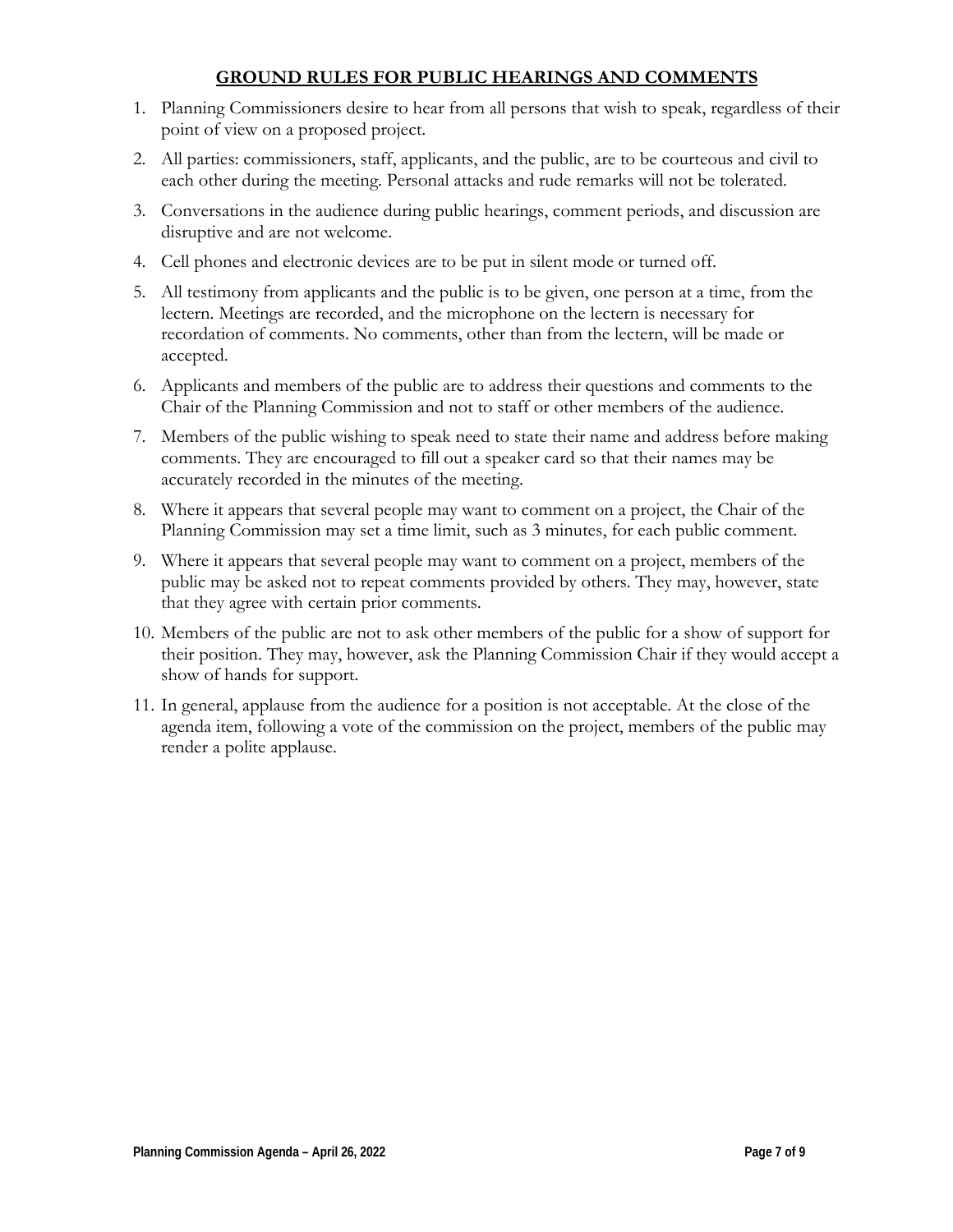## **PLANNING RELATED APPEAL PROCESS**

Decisions or determinations by the City's staff, Development Review Committee (DRC) or Planning Commission can be appealed by any interested person (applicant, neighbor, public official, or other interested party). The appeal process is described by Chapter 21.23.A of the City's Municipal Code, and is summarized as follows:

- a. An appeal of a staff determination or interpretation will be heard by the Planning Commission. There is no charge to the appealing party.
- b. The DRC is a subcommittee of the Planning Commission. Their role is to review design details as outlined in Chapter 21.23 B of the Municipal Code. Any decision, determination or recommendation of the DRC may be appealed to the full Planning Commission. There is no charge to the appealing party. In the absence of an appeal to the City Council, the Planning Commission is the final authority on Lot Line Adjustments, Parcel and Subdivision Maps, Conditional Use Permits, Planned Developments, design details and Zoning Code interpretations. Decisions and determinations by the Planning Commission are appeal able to the City Council. Appeals to the City Council require a \$200 fee deposit to be applied toward actual City costs to prepare the appeal (staff time to prepare a report that adequately responds to the appeal, report printing, and required public notices), as adopted by City Council Resolution No. 06-128. Appellants are hereby notified that the actual cost of an appeal may exceed the \$200 deposit and that they will be billed for any additional amounts necessary to cover actual City costs.

### When must an appeal be filed?

An appeal must be filed within fifteen (15) calendar days of the decision. Upon receipt of an appeal, the matter will be scheduled for consideration before the appeal body as soon as feasible. Appeal applications can be obtained from the City's website at [www.prcity.com,](http://www.prcity.com/) anyone in the Community Development Department or by calling (805) 237-3970.

### What is the effect of filing an appeal?

If an appeal is filed, the body considering the appeal will consider the request as if it were a new application. Opportunities will be provided for all interested parties to speak and/or provide evidence to support approval or denial of the appeal.

There is no penalty for filing an appeal. The City cannot and will not penalize anyone for filing an appeal. Each application for a land use or other entitlement is handled on a "first-come-firstserved" basis. (The City keeps a "log" of applications filed, and any of the public is welcome to confirm the order of processing for each application.)

### How Can I Get More Information on Appeals?

Please check the City's website at [www.prcity.com,](http://www.prcity.com/) call the Community Development Department at (805) 237-3970, or stop by City Hall at 1000 Spring Street, Paso Robles, CA 93446.